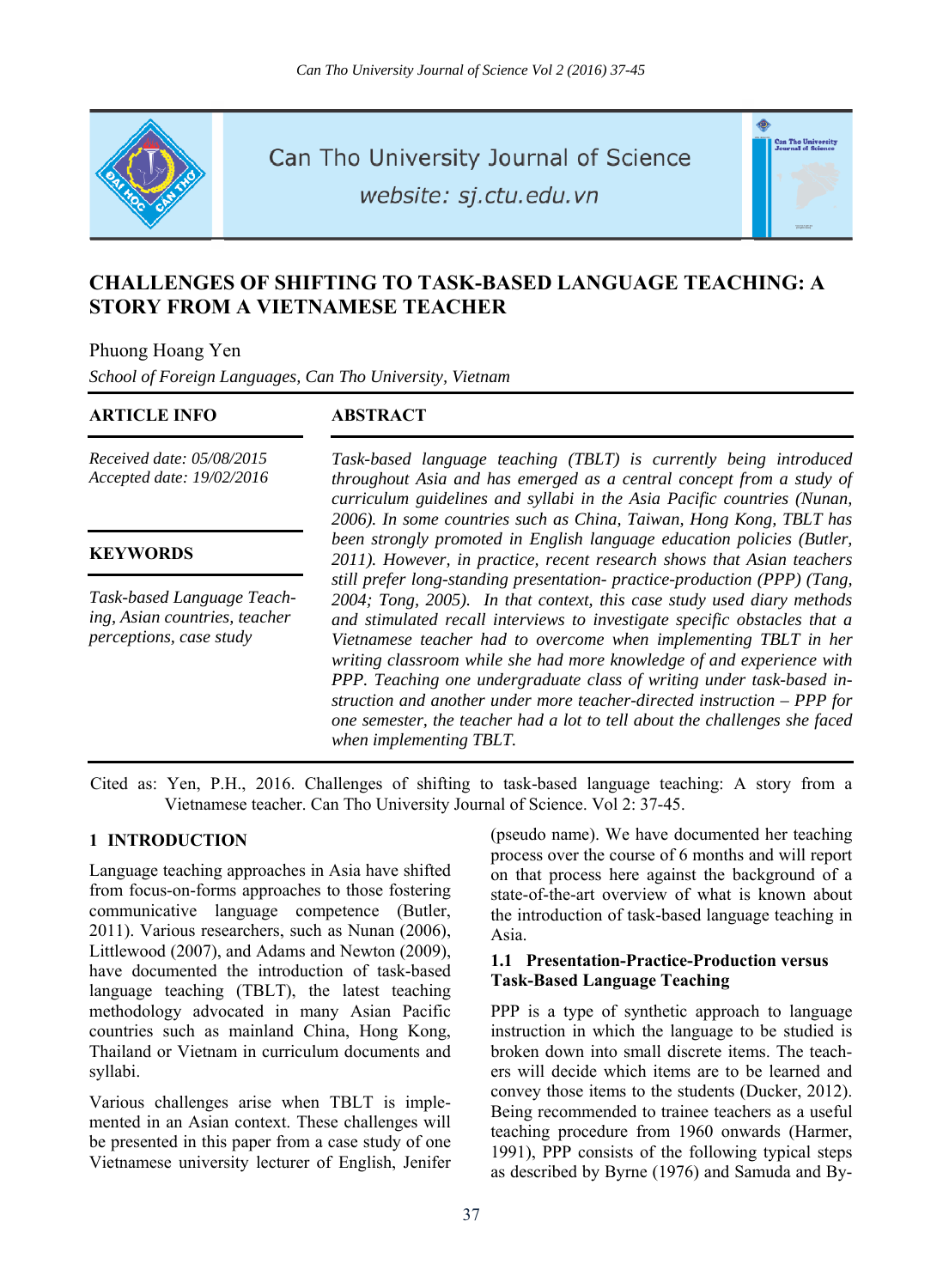gate (2008). First, the teacher *presents* the language to be learned; then, the learners *practice* the items through controlled and gradually less controlled activities; and finally, *produce* the teacher-selected target language.

TBLT, on the other hand, is an analytical approach to language pedagogy (Ducker, 2012) whereby students are exposed to holistic chunks of language that they can analyze themselves. Central to TBLT is a task that learners are required to perform (Prabhu, 1987) and new language or new avenues of learning will be generated in the completion of this task. In a TBLT class the sequence is often different from that of PPP and one such popular cycle of learning introduced by Willis (1996) includes a *pre-task* introducing the topic and the task; *task cycle* consisting of task planning, doing the task, preparing for task report and presenting the task report; and a language focus which focuses on the form (grammar) in the *post-task*.

Since 1990s PPP has received widespread and well-known criticism from academics such as Lewis (1995), and Willis and Willis (1996). Several problems with PPP posed by these critics include its being too linear and behaviorist in nature, so failing to account for learners' stages of development readiness (Ellis, 2003) and thus unlikely to lead to the successful acquisition of taught forms (Skehan, 1996); its assumption that accuracy precedes fluency, which is often not the case (Thornbury and Harmer, 1999); and its characteristic of teacher-centered fits uneasily with more humanistic learner-centered frameworks (Harmer, 1991).

In response to the weaknesses of PPP, TBLT appeared and is described as a reaction to the inadequacies of PPP. Proponents of TBLT commonly argue that conventional approaches such as PPP do not work nor reflect current understanding of SLA research (Skehan, 1996; Ellis, 2003). A key rationale for TBLT is that form is best acquired when the focus is on meaning (Prabhu, 1987). TBLT proponents state that tasks enable learners to learn through communication and engagement (Prabhu, 1987; Ellis, 2003) and since a task-based approach involves students in active learning through communicative use, it is assumed to have a positive impact on motivation.

In Asia, TBLT is increasingly and widely promoted (Adams & Newton, 2009; Nunan, 2003). However, some studies in this context discover that many school teachers appear to prefer longstanding PPP approaches (Tang, 2004; Tong, 2005), and PPP is still quite pervasive in Asia (Littlewood, 2007). Challenges of TBLT in Asian contexts, which will be summarized in the coming part, can explain for Asian teachers' hesitation in implementing TBLT in their classroom.

## **1.2 Challenges of task-based language teaching in Asia**

Across Asian contexts, three different types of constraint have been identified when TBLT is implemented in primary and secondary schools while little research has been conducted in the tertiary context. In particular, different studies have highlighted constraints relating to teacher beliefs, institutional and classroom factors, and the sociocultural and economic environment.

First, typical *teacher-related constraints* include teachers' proficiency in the foreign language which is below the level required to adequately support learners completing open-ended real-life communicative tasks (Li, 1998; Kam, 2002; Butler, 2005; Jeon and Hahn, 2006) , teachers' uncertainty concerning their understanding of TBLT (Li, 1998; Cheng and Wang, 2004; Jeon and Hahn, 2006) and their beliefs that TBLT does not fit in well with actual teaching conditions in terms of time availability, textbook materials, and examinations (Carless, 2003; Jarvis and Atsilarat, 2004; Jeon and Hahn, 2006).

In addition to these teacher-related barriers, *institutional and classroom* constraints are also of great concern to EFL teachers applying TBLT in Asia. One of the institutional factors frequently mentioned is the psychological burden generated by norm-referenced and form-focused examinations which keep them from teaching communicatively (Li, 1998; Gorsuch, 2000; Carless, 2003, 2007; Hu, 2005; Canh, 2008; Chunrao and Carless, 2009). The fact that EFL teachers very often rely on textbooks constitutes another barrier since teachers in Hong Kong (Carless, 2003), Korea (Jeon and Hahn, 2006), Thailand (Todd, 2006) and Vietnam (Canh, 2008) either found that their textbooks did not support task-based instruction, or refused to transform their old ways of teaching even when task-based syllabuses became available. Moreover, time was identified as another major obstacle to adopting task-based teaching. Particularly, heavy schedules imposed on Hong Kong primary teachers (Carless, 2003), lack of preparation time in Korean schools (Jeon and Hahn, 2006), or time pressure from heavy workloads in Thailand (Todd, 2006)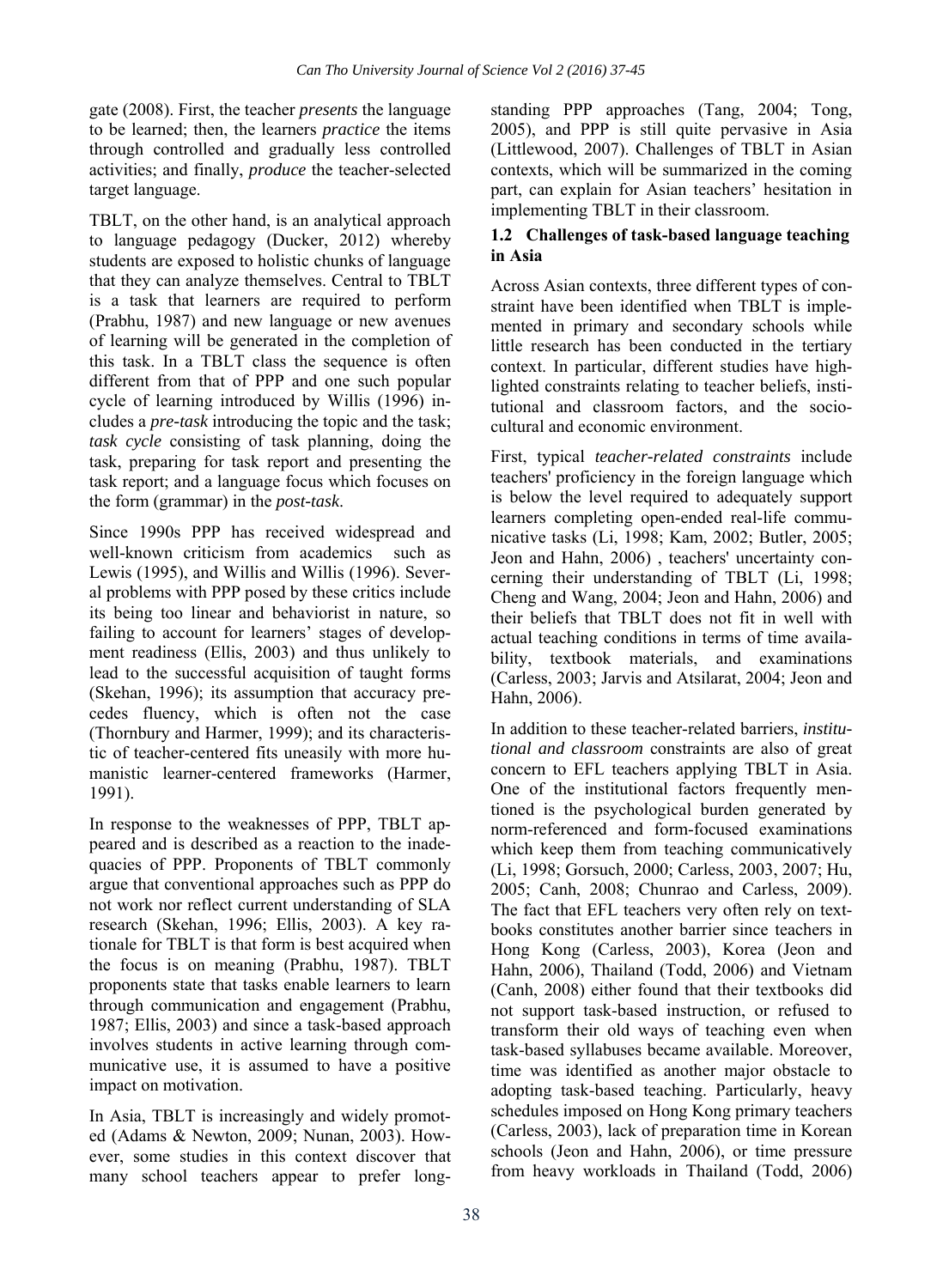have discouraged these teachers from actually preparing for and/or implementing task-based teaching.

Moreover, Asian teachers are confronted with large classes with students of different levels, making learner-centered teaching extremely difficult. In some Asian schools, discipline and order are important values, so many teachers feel that the noise from collaborative learning tasks may affect discipline in neighboring classrooms and therefore refrain from those learner-centered approaches (Li, 1998; Carless, 2004). Furthermore, large classes are difficult for teachers to manage, especially when implementing TBLT (Li, 1998; Jarvis and Atsilarat, 2004; Jeon and Hahn, 2006; Nishino and Watanabe, 2008), although Adams and Newton (2009) suggest that this applies foremost to speaking activities and not so much to tasks mainly supporting the development of listening, reading and writing skills. Students' multi-level proficiency presents an additional challenge to teachers with respect to choosing, designing and organizing communicative activities (Bock, 2000; Adams, 2009), a finding applying to mainland Chinese (Li, 2003), Hong Kong (Carless, 2004), Japanese (Eguchi and Eguchi, 2006), South Korean (Lee, 2005), Thai (Todd, 2006) and Vietnamese classrooms (Canh, 2008).

The final type of constraints voiced among many Asian teachers relates to *social-cultural barriers*. First, most of Asian EFL teaching takes place in a social environment where English is not commonly used outside the classroom (Nishino and Watanabe, 2008), which discourages students to sustain prolonged efforts to improve their communicative competence in the foreign language classroom. Second, many Asian cultures attach high importance to hierarchical order and respect (Hofstede, 1986). This results in an authoritative teacher attitude and in students' expectation that teachers will tell them what to do, which to a large extent undermines students' confidence to initiate learning or look for opportunities to further their language competence independently (Jarvis and Atsilarat, 2004). Last but not least, Asian conceptions of teaching and learning as transmitting and receiving knowledge rather than "using knowledge for immediate purposes" (Hu, 2005) support teachers in their preference for teacher-fronted modes of teaching over more learner-centered approaches.

In sum, recent research across many Asian contexts has documented numerous challenges posed to Asian primary and secondary school teachers in using TBLT. However, little empirical research has been undertaken to investigate the implementation of task-based instruction in the Vietnamese tertiary context, a gap this study seeks to fill.

# **2 RESEARCH DESIGN**

## **2.1 Research participant**

The research participant in the current study is Jenifer, who had ten years of teaching experience with PPP and was willing to learn and apply TBLT in her own classroom. Having been trained at the teacher education institute when PPP was strongly promoted in Vietnam, she was very confident with composing the lesson plans and teaching her class following PPP approach. Implementing TBLT, however, made her to struggle as described in the coming section. Both the teacher and students participating in this research had given their informed consent before the research procedure started.

Jenifer taught two English writing classes from the English Language Studies program in the study. One group was taught under PPP while the other group taught under task-based language teaching. Both groups were expected to be able to write good descriptive and argumentative paragraphs after thirty class hours over ten weeks of students' first university semester.

## **2.2 Research question**

The study aims to answer the following research question:

Which specific challenges did Jenifer have to face when implementing TBLT in her English writing classroom?

## **2.3 Data collection and analysis**

Data for the study were obtained from Jenifer's diary and stimulated recall interviews. For the diary method, Jenifer was asked to write down the difficulties she faced while designing the course materials for both classes, challenges she encountered in the classroom, what she did to deal with them, what she thought to be the causes of these difficulties and challenges, what kinds of support she thought she needed, and specific differences between the two groups in the process of designing the course materials and teaching the two classes. She was asked to write down these things right after she finished designing and teaching a lesson when her ideas were still fresh in her mind and add some ideas later when she had time to think more carefully about them. Diary methods involve inten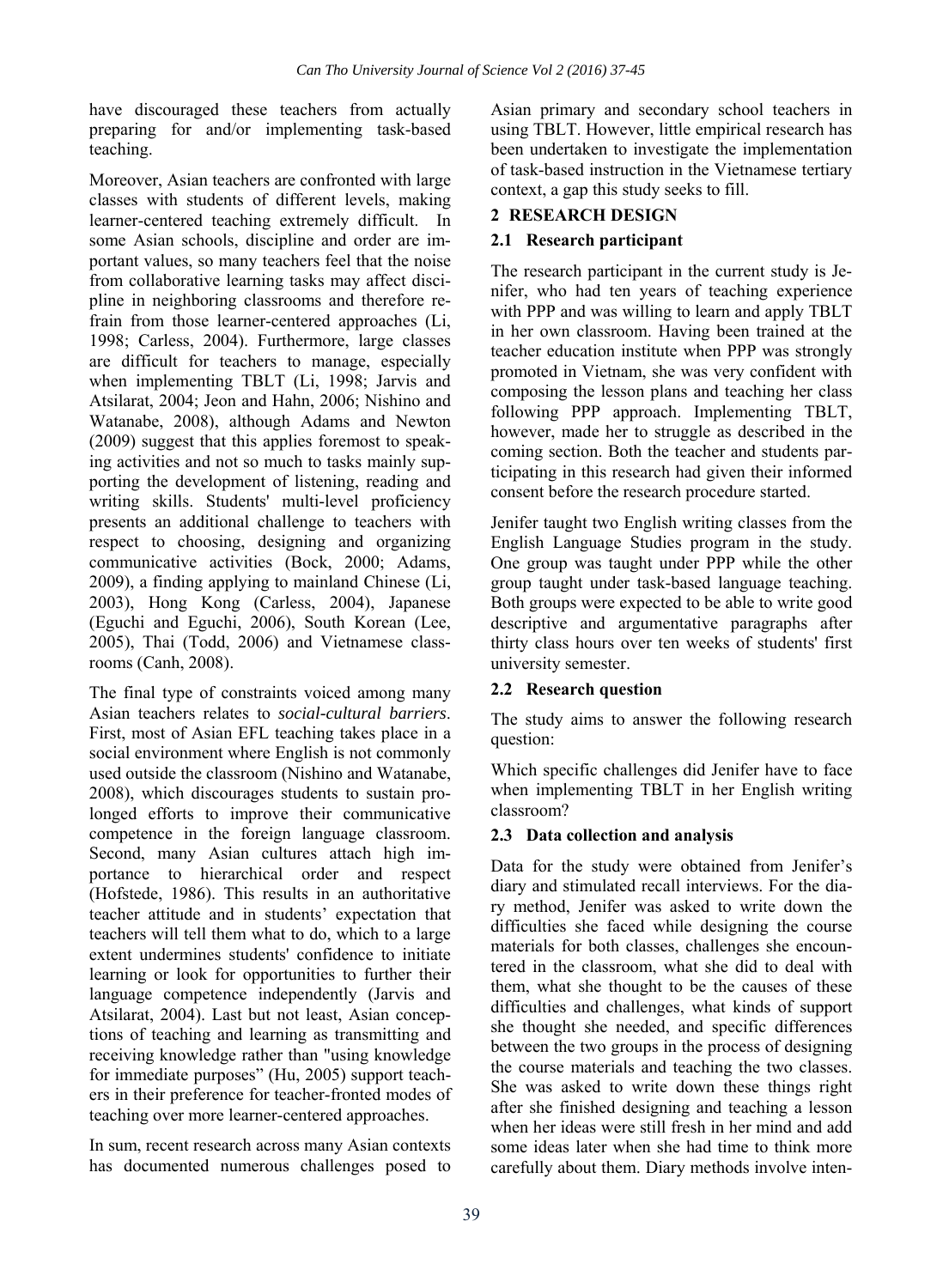sive, repeated self-reports that aim to capture events, reflections, moods, and interactions near the time they occur (Iida *et al*., 2012). Therefore, Jenifer's diary is useful to reveal her perceptions of the differences between PPP and TBLT as well as the challenges she faced when applying TBLT in her own classroom.

All the lessons were videotaped and the recordings of the second, fourth, fifth and tenth lessons of the TBLT group were used in stimulated recall interviews which were conducted on average 48 hours after the teacher finished her teaching. These interviews were conducted at the time when students finished their pre-task (the second lesson), worked on their task (the fourth lesson), completed posttask activities (the fifth lesson) for the descriptive paragraphs and when they finished their lessons on argumentative paragraphs (the tenth lesson). Stimulated recall interviewing is a special technique because it involves participants watching themselves, recalling and reflecting on their actions. It is an introspective method to elicit data about "thought processes involved in carrying out a task or activity" (Gass and Mackey, 2000). A stimulated recall interview focuses mainly on the report of what the teacher was thinking while engaged in a certain pedagogical action. Such questions as *What were you thinking?* or *What was on your mind at that time?* were used to ensure relevant recall prompts. Stimulated recall interviews were opted for because, by providing access to what is "inside a person's head, it makes it possible to measure what a person knows (knowledge or information), what a person likes or dislikes (values and preferences), and what a person thinks (attitudes and beliefs)" (Tuckman, 1994). As a consequence, these interviews provided additional information on what Jenifer perceived about the differences between the two teaching approaches and challenges of TBLT.

All data from the diary and interviews were transcribed by the researcher. Data were coded basing on the challenges that Jenifer faces. Bearing in mind the research question and the review of challenges that Asian teachers encounter, in reading through each transcript, the researcher tried to focus on the relevant data that could reveal Jenifer's challenges in her TBLT classroom. As a result, not every utterance or piece of data was coded (Creswell, 2002). The process of analysis was iterative with an examination for consistencies in the diary and stimulated recall interview for Jenifer's challenges of implementing TBLT in contrasting different stages in her PPP and TBLT classrooms.

## **3 RESULTS AND DISCUSSION**

Jenifer's struggle concerns both her lesson preparation and teaching time because of the differences she sees between her PPP and TBLT classrooms. These differences will be analyzed using Ellis'(2006) TBLT framework, distinguishing between a preparatory pre-task, during task and posttask phase.

*Preparatory Phase* 

| ilicasule what a person knows (knowledge of the                                                                                                                                                                                                                                                                                                                                                                                                                                                                                                                                                                                                               |                                                                                                                                                                                                                                                                                                                                                                                                                                                                                                                                                                                                                                        |
|---------------------------------------------------------------------------------------------------------------------------------------------------------------------------------------------------------------------------------------------------------------------------------------------------------------------------------------------------------------------------------------------------------------------------------------------------------------------------------------------------------------------------------------------------------------------------------------------------------------------------------------------------------------|----------------------------------------------------------------------------------------------------------------------------------------------------------------------------------------------------------------------------------------------------------------------------------------------------------------------------------------------------------------------------------------------------------------------------------------------------------------------------------------------------------------------------------------------------------------------------------------------------------------------------------------|
| <b>PPP</b>                                                                                                                                                                                                                                                                                                                                                                                                                                                                                                                                                                                                                                                    | TBLT                                                                                                                                                                                                                                                                                                                                                                                                                                                                                                                                                                                                                                   |
| - The lessons are compiled from different<br>commercial books, given that they have chapters<br>on the same writing genres.                                                                                                                                                                                                                                                                                                                                                                                                                                                                                                                                   | - The teacher has to design a writing task<br>which can generate communicative needs which<br>learner will want to meet.                                                                                                                                                                                                                                                                                                                                                                                                                                                                                                               |
| - Students are assigned to 1 or 2 writing tasks<br>available in these books.                                                                                                                                                                                                                                                                                                                                                                                                                                                                                                                                                                                  | - The teacher has to design a task sheet<br>clarifying a possible procedure for task completion<br>which students can observe.                                                                                                                                                                                                                                                                                                                                                                                                                                                                                                         |
| For Jenifer, it is easier to prepare for her PPP class<br>than for her TBLT one. Much like what other Viet-<br>namese teachers do in preparation of their writing<br>lessons, Jenifer compiled (with adequate referenc-<br>ing of course) her teaching materials for her PPP<br>class from two commercially available books on<br>writing. These books contain chapters that guide<br>students on how to write descriptive and opinion<br>paragraphs – the learning goals she set for her stu-<br>dents. All she had to do was to select some parts<br>related to the topic that she wanted her students to<br>write about and then combine them, adding some | new photos, and changing some sentences in the<br>exercises, taking better account of students' cultural<br>backgrounds and trying to engage them more deep-<br>ly in the learning process.<br>By contrast, it took her a lot of time to design a<br>good writing task and task sheet for her TBLT<br>class. She reported that her uncertain understanding<br>of TBLT was the main cause of this. She had had<br>no opportunity to learn about TBLT. The universi-<br>ty teacher training program she followed ten years<br>ago or in-service trainings had not prepared her for<br>TBLT. Besides, it was hard for Jenifer to design a |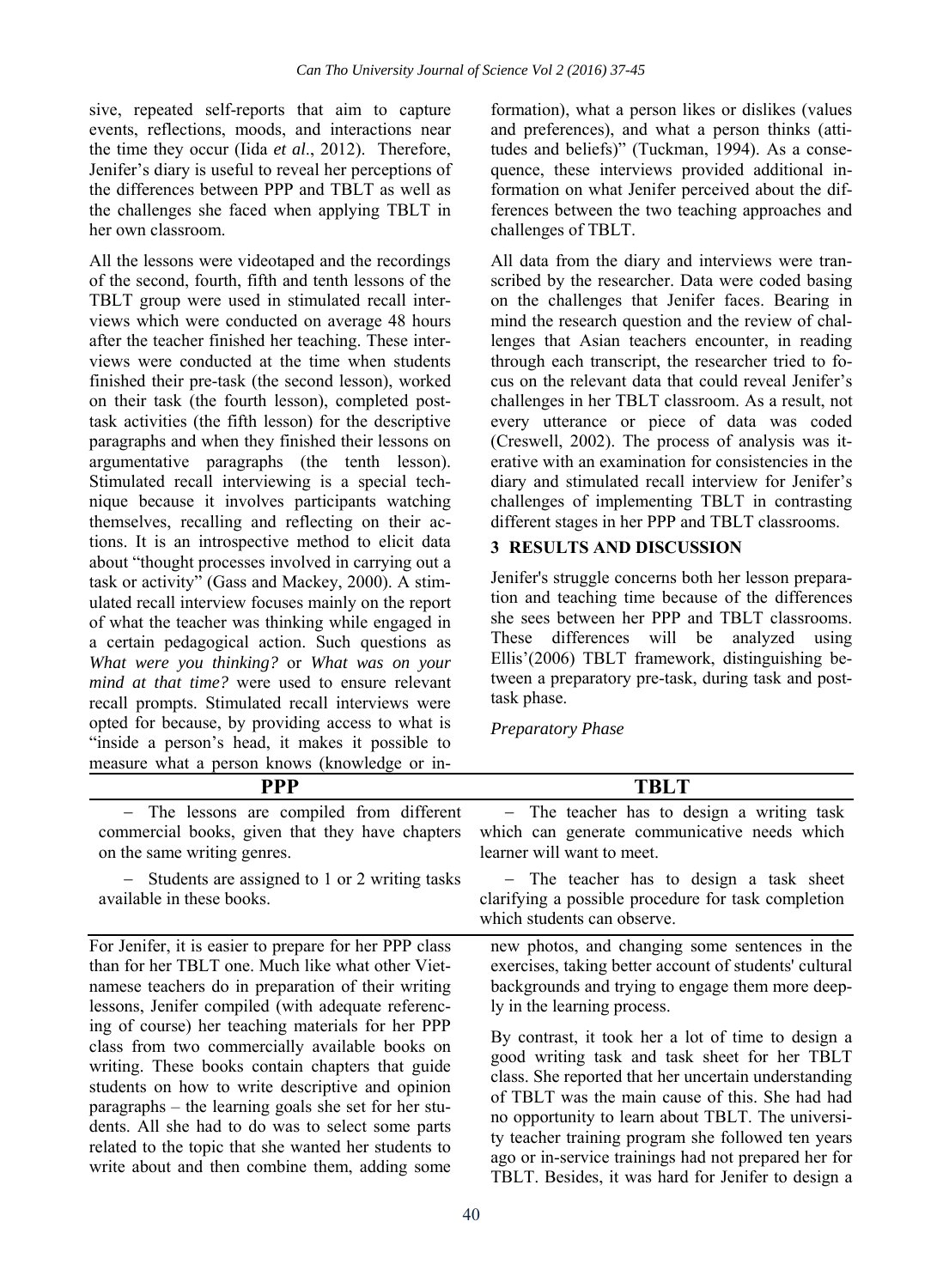writing task that would generate communicative needs among her students. She had never really considered this point before, basically using writing exercises presented in textbooks and assessing them from the point of view of language practice only. In Jenifer's mind, the writing exercises she knew from her PPP teaching would just as well serve her TBLT purposes.

It was not until a colleague who had experience on TBLT pointed this out to her that she came to realize that task-based language teaching does not come down to setting a task and leaving students to their own devices. For Jenifer, this remark constituted the beginning of a journey away from PPP and towards TBLT, taking care not to ask her students something they were not ready for but assisting them to become more autonomous learners of English. This journey was one of going back and forth between more and less autonomy. For example, the consideration that her students respected her as a teacher and would expect her to lead them through the learning process made her less confident again in asking students to initiate learning by themselves and only consulting the teacher when necessary. On the other hand, her conviction that writing for a real audience would be truly motivating for students directed her back to choosing tasks that not only met the linguistic demands she had in mind for them, but also generated exactly those communicative needs that would oblige the students to actually use the linguistic forms she expected.

Revising her task sheets again and again, she learned to strike the balance between taking away all teacher interference and providing the guidance which her students would need to be able to complete the tasks she had designed for them. She learned how to formulate the tasks in such a way that students would know what their final product would have to look like, making explicit the criteria the task had to meet and explaining that these criteria would be used to assess the quality of their work. In addition, she saw that it was important to point out to students what audience they were supposed to write for, pointing out to students that they would be writing for fellow classmates who did not know the city they were describing, thus again reducing the number of choices her students had to make by themselves. In addition, she understood that she had to make explicit the different steps students could take towards the accomplishment of the task. That is because her students were

41

used to being educated in a system in which the teacher almost always told them what to do.

Jenifer faced a lot of challenges when it came to the feedback procedure. These included the openness of the tasks, appropriate time to give feedback and types of feedback to give, to name a few. She kept worrying about the openness of the tasks and considered whether she would not also have to hand vocabulary lists to her students as well as grammar explanations, as she would do in the PPP class. She also considered when or whether to give feedback to students on their writing products. Should she refrain from providing any feedback at all? If she could give feedback, what type of feedback could she give that would not make her direct the students' learning processes? Considering these questions, she decided to provide students with inbetween feedback, since her students might lose all confidence if no regular feedback were given, in this way respecting the difficulties students might experience with the TBLT approach, especially in the light of their expectations towards teachers whom they should respect and would guide them, and in the light of what she wanted them to know for the final exam. At first, she thought she would provide the same detailed corrective feedback as she was used to doing in the PPP class. Then, she considered that in this respect she needed to refrain more from the learning process, and opted for a compromise. She still instructed the students to evaluate each other's work using the evaluation criteria they had received and revise their texts according to the peer feedback they received, but also wrote that she would give feedback on a revised version of students' texts. The type of feedback she would give would be of a more general type than the feedback she was used to giving to students, pointing out and even correcting language mistakes in every detail. In the TBLT group, she decided to provide feedback of a more general type, making reference to the evaluation criteria the students had had to use during a previous phase when commenting on each other's first drafts of a written product, and formulating rather broad hints on how to improve their texts making use of these criteria. She decided to use feedback sentences, such as "Make sure you meet all requirements of the task." or "You may want to reconsider the order in which you have presented the different pieces of information. Just think about how you would expect the information to be presented if you read someone else's text".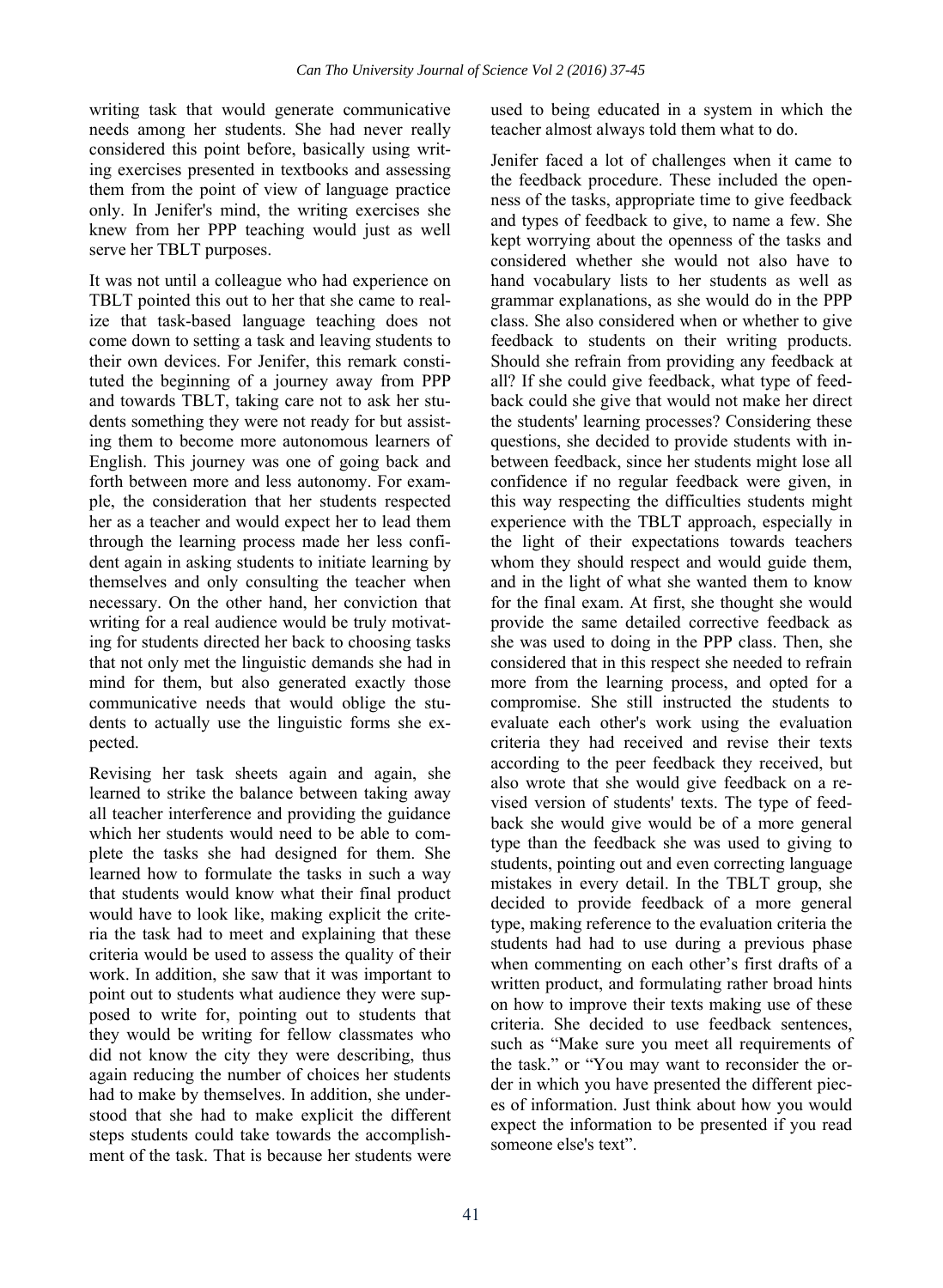| Pre-Task Phase |  |
|----------------|--|
|----------------|--|

| <b>PPP</b>                                                                                                                                                                                                                                                                                                                                                                                                                                                                                                                                                                                                                                                                                                                                                                                                                                                                                                                                                                                                                                                               | <b>TBLT</b>                                                                                                                                                                                                                                                                                                                                                                                                                                                                                                                                                                                                                                                                                                                                                                                                                                                                                                                                                                                                                                               |
|--------------------------------------------------------------------------------------------------------------------------------------------------------------------------------------------------------------------------------------------------------------------------------------------------------------------------------------------------------------------------------------------------------------------------------------------------------------------------------------------------------------------------------------------------------------------------------------------------------------------------------------------------------------------------------------------------------------------------------------------------------------------------------------------------------------------------------------------------------------------------------------------------------------------------------------------------------------------------------------------------------------------------------------------------------------------------|-----------------------------------------------------------------------------------------------------------------------------------------------------------------------------------------------------------------------------------------------------------------------------------------------------------------------------------------------------------------------------------------------------------------------------------------------------------------------------------------------------------------------------------------------------------------------------------------------------------------------------------------------------------------------------------------------------------------------------------------------------------------------------------------------------------------------------------------------------------------------------------------------------------------------------------------------------------------------------------------------------------------------------------------------------------|
| - Writing skills such as brainstorming for<br>ideas, developing vocabulary, writing a topic<br>sentence, using cohesive devices, etc. are provided<br>in the teaching materials and accompanied by<br>exercises for practice.                                                                                                                                                                                                                                                                                                                                                                                                                                                                                                                                                                                                                                                                                                                                                                                                                                            | - Students build up their own (mental) writing<br>instruction sheets through analyzing writing<br>samples provided in the task sheet, planning their<br>own writing, exchanging ideas with classmates.                                                                                                                                                                                                                                                                                                                                                                                                                                                                                                                                                                                                                                                                                                                                                                                                                                                    |
| Students in the two groups approached the tasks in<br>two different ways in the pre-task phase. At first<br>glance, the teacher seems to be working harder in<br>preparing herself for her PPP class because she has<br>to guide her students in every respect, exemplify-<br>ing how to brainstorm for ideas, pointing out the<br>vocabulary items they should learn to be able to<br>write their texts, and focusing their attention onto<br>which cohesive devices they can use to link sen-<br>tences. Nevertheless, Jenifer found it easy to teach<br>her PPP class because everything - content, lan-<br>guage and teaching approach - had been provided<br>for in the materials she had compiled. She just<br>talked her class through the teaching materials, step<br>by step, and could easily predict some difficulties<br>her students would have at particular points in the<br>lesson. Jenifer felt really comfortable teaching<br>these lessons and so did the students, experiencing<br>a teaching approach they were familiar and com-<br>fortable with. | these self-regulation activities were obviously new<br>to her students and she had to make great efforts to<br>bring her students to accepting her new approach to<br>teaching, granting her students the right to initiate<br>learning activities and make their own choices as to<br>how to approach their reading-and-writing task.<br>For Jenifer, the Vietnamese tradition of hierar-<br>chical order and respect which the students are<br>expected to live by seemed to have impacted stu-<br>dents to such a degree that many of them were ac-<br>tually unable to take any initiative at all. In addi-<br>tion, Jenifer confided to having had a really hard<br>time not to direct her students, providing them with<br>right answers or directing them towards the next<br>step they could take. The first few meetings in the<br>TBLT class truly put a lot of pressure on Jenifer<br>and her students, with both parties having doubts<br>about the TBLT-approach, and with Jenifer worry-<br>ing about the outcome of her experiment. On the |
| On the other hand, in her TBLT class, students<br>were required to build up their own writing scheme<br>by analyzing the sample paragraphs they had been<br>given during the first class meeting. While reading<br>the samples, she could see them taking notes and<br>conferring with classmates to check their under-<br>standing of the texts and collaboratively identifying<br>criteria the sample texts seemed to meet. All of                                                                                                                                                                                                                                                                                                                                                                                                                                                                                                                                                                                                                                     | other hand, she could see progress in learner au-<br>tonomy over the course of her classes, noticing also<br>that the writings produced by the TBLT students<br>promised to be more attractive and creative than<br>those written in the PPP group. Yet, she kept wor-<br>rying about the linguistics, the actual learning of<br>the vocabulary, and the cohesive devices.<br>During-Task Phase                                                                                                                                                                                                                                                                                                                                                                                                                                                                                                                                                                                                                                                           |
| <b>PPP</b>                                                                                                                                                                                                                                                                                                                                                                                                                                                                                                                                                                                                                                                                                                                                                                                                                                                                                                                                                                                                                                                               | <b>TBLT</b>                                                                                                                                                                                                                                                                                                                                                                                                                                                                                                                                                                                                                                                                                                                                                                                                                                                                                                                                                                                                                                               |
| Students use what they have learned in the<br>pre-task phase to write their own texts.<br>- Students rarely use a dictionary, the internet<br>or a grammar book. Everything they need is in their<br>learning materials, and when not, the teacher will<br>provide them with the correct answer.                                                                                                                                                                                                                                                                                                                                                                                                                                                                                                                                                                                                                                                                                                                                                                         | Students use their own approach to studying<br>the sample texts they receive.<br>- Building on their own conclusions gained<br>from the pre-writing phase, they use dictionaries,<br>the internet and grammar books and each other to<br>bring their thoughts to paper throughout the writing<br>process.                                                                                                                                                                                                                                                                                                                                                                                                                                                                                                                                                                                                                                                                                                                                                 |
| When it came to the during-task phase, differences<br>existed between the two groups. Jenifer found that<br>it took the students in her PPP class a shorter time<br>to write because almost everything they needed for<br>text production, such as vocabulary, topic sentenc-<br>es, ideas, and cohesive devices had been attended                                                                                                                                                                                                                                                                                                                                                                                                                                                                                                                                                                                                                                                                                                                                       | to during English lessons and could be retrieved<br>from the learning materials.<br>In comparison, students in the TBLT class, depend-<br>ing on their proficiency level, spent from twenty<br>minutes to an hour more on the same task than<br>their peers in the PPP class. According to her ob-<br>servations, most students kept revising their texts,                                                                                                                                                                                                                                                                                                                                                                                                                                                                                                                                                                                                                                                                                                |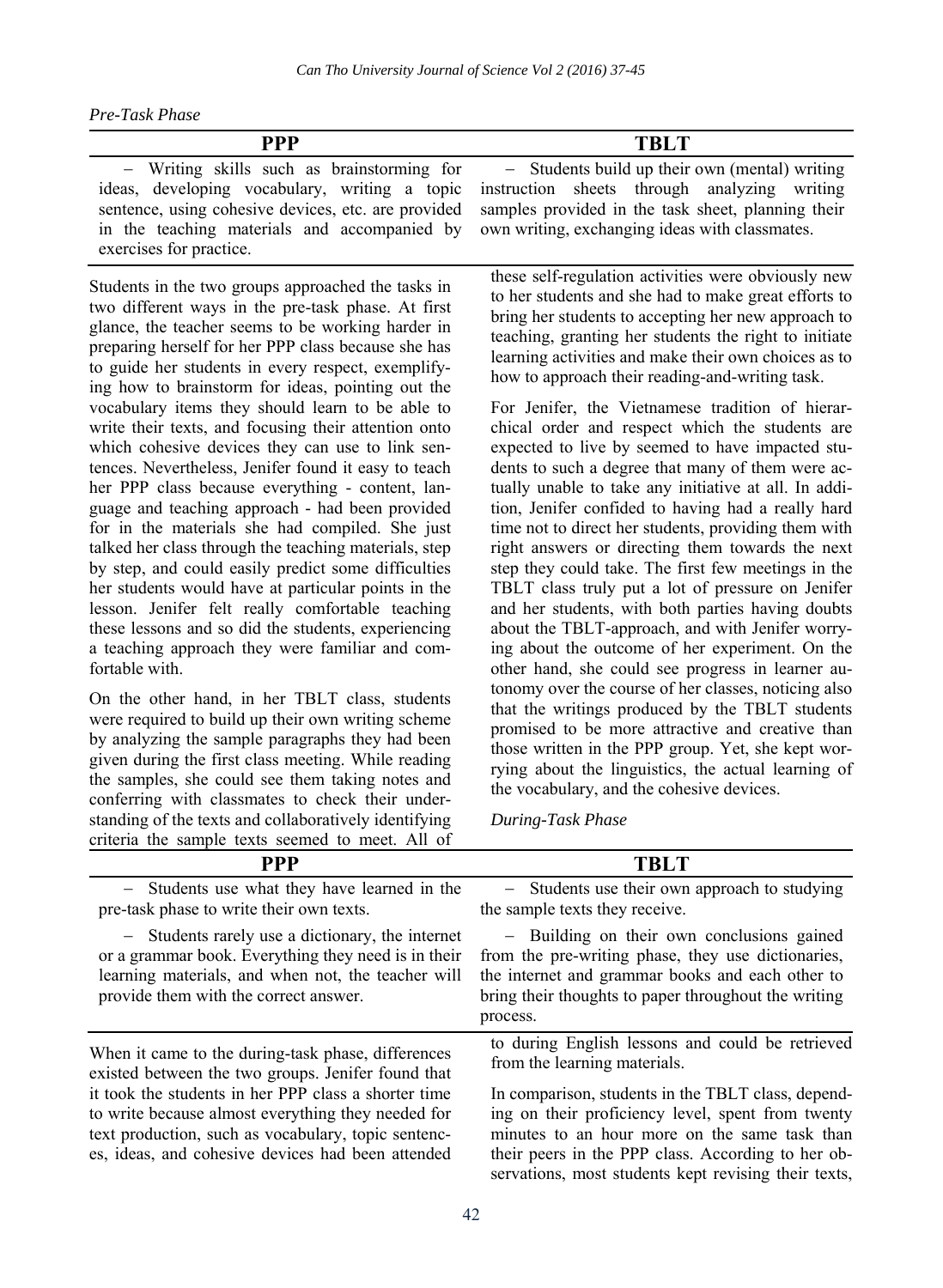returning to the sample texts in the task sheet, checking words in the dictionary and seeking help from friends. Since students under TBLT were free to resort to all kinds of aid, the classroom was much more difficult to manage. Some of the difficulties include the noise from students' activities, frequently moving to different students' desks asking for help, as well as students' finishing their texts at different times and then chattering on. At

texts again and again, and wondering whether she should have set new communicative tasks to them instead of asking them to revise again. But then, she might lose the comparability between the PPP-

this point in time, Jenifer felt both happy and uncertain: happy about the large amount of selfdirected learning activity she could see going on in her classroom, but uncertain about whether the TBLT class would not lag behind the PPP class, since both classes would have to meet the same end requirements set for the course.

*Post-Task Phase* 

| texts at unterent unles and their chattering on. At                                                                                                                                                                                                                                                                                                                                                                                                                                                                                                                                                                                                                                                                                                                                      |                                                                                                                                                                                                                                                                                                                                                                                                                                                                                                                                                                                                                                                                                                                                                                                                                                       |
|------------------------------------------------------------------------------------------------------------------------------------------------------------------------------------------------------------------------------------------------------------------------------------------------------------------------------------------------------------------------------------------------------------------------------------------------------------------------------------------------------------------------------------------------------------------------------------------------------------------------------------------------------------------------------------------------------------------------------------------------------------------------------------------|---------------------------------------------------------------------------------------------------------------------------------------------------------------------------------------------------------------------------------------------------------------------------------------------------------------------------------------------------------------------------------------------------------------------------------------------------------------------------------------------------------------------------------------------------------------------------------------------------------------------------------------------------------------------------------------------------------------------------------------------------------------------------------------------------------------------------------------|
| <b>PPP</b>                                                                                                                                                                                                                                                                                                                                                                                                                                                                                                                                                                                                                                                                                                                                                                               | <b>TBLT</b>                                                                                                                                                                                                                                                                                                                                                                                                                                                                                                                                                                                                                                                                                                                                                                                                                           |
| Individually, students check their own texts<br>using the checklist available in the learning<br>materials and reflecting the learning content and<br>only that content.<br>- The teacher provides specific feedback on<br>every single piece of writing, indicating where a<br>mistake has been made and providing students with<br>specific suggestions as to how to improve their                                                                                                                                                                                                                                                                                                                                                                                                     | Students reflect on their own texts, exchanging<br>$\qquad \qquad -$<br>texts, providing and receiving feedback, applying<br>their personally built-up scheme of text quality to<br>others' and their own text.<br>- The teacher gives very general feedback on<br>every student's text, stating something like 'well-<br>done' or 'your topic sentence is not well-developed'.<br>It is up to the students to improve their texts by                                                                                                                                                                                                                                                                                                                                                                                                 |
| text's quality.                                                                                                                                                                                                                                                                                                                                                                                                                                                                                                                                                                                                                                                                                                                                                                          | themselves.                                                                                                                                                                                                                                                                                                                                                                                                                                                                                                                                                                                                                                                                                                                                                                                                                           |
| At this stage, students in the PPP class could apply<br>individually the checklist for text quality provided<br>in their leaning materials to their own text. Stu-<br>dents in the TBLT class also received the oppor-                                                                                                                                                                                                                                                                                                                                                                                                                                                                                                                                                                   | and TBLT-class and just felt she could not run that<br>additional risk. It can be seen that Jenifer had to<br>struggle to opt for the best solution for her situa-<br>tion.                                                                                                                                                                                                                                                                                                                                                                                                                                                                                                                                                                                                                                                           |
| tunity to revise their first drafts, but could do so<br>through comparing their texts to the sample texts<br>provided and to texts written by fellow students,<br>providing feedback on others' texts and receiving<br>feedback from others on their own.                                                                                                                                                                                                                                                                                                                                                                                                                                                                                                                                | From the analyses of the differences between the<br>two classrooms, it can be seen that Jenifer's story<br>reflects many challenges that confront Asian teach-<br>ers in a TBLT classroom. In addition, her story also<br>provides additional insights into the particular chal-                                                                                                                                                                                                                                                                                                                                                                                                                                                                                                                                                      |
| Setting herself to text correction, Jenifer was chal-<br>lenged once more. As far as the texts from the PPP<br>class were concerned, she was quite clear about<br>what to do: underline mistakes and categorize them<br>or ask students to add a piece of information so as<br>to make the text more meaningful. It took Jenifer<br>much more time to provide feedback on the TBLT<br>class's texts. Every text was largely different and<br>had its own shortcomings and strengths. She felt<br>she had to read through every text several times,<br>revising her own feedback until she was satisfied<br>with her comments on students' papers. Because<br>Jenifer had to correct and appreciate about 140<br>papers every week, she felt this provided her with<br>quite some stress. | lenges Vietnamese teachers have to cope with in<br>each TBLT lesson phase. First, it seems Jenifer<br>sees it as one of her responsibilities to make sure<br>that all contents that might appear in the end exam<br>for the writing class have been covered in the Eng-<br>lish classroom. Second, when students in the TBLT<br>class need more time for finishing the same task in<br>comparison with the students in the PPP class, she<br>fears that she may not be able to cover what she<br>has to cover in the TBLT class. It is, therefore,<br>interesting for her to see that toward the end of the<br>course, it may well be the TBLT group of students<br>who will come up with better structured and more<br>interesting texts, using richer language, in terms of<br>the larger variety of vocabulary items and syntactic |
| Getting her comments and corrections back to the<br>students under TBLT, she felt students could not<br>always figure out well what to do next or how to<br>improve their texts, feeling she had to try and mo-<br>tivate them time and time again to work on their                                                                                                                                                                                                                                                                                                                                                                                                                                                                                                                      | structures used. Third, when she found that stu-<br>dents in the TBLT group object to revising their<br>texts several times, she started doubting whether<br>TBLT can actually promote learner motivation to<br>learn how to write in more meaningful, more nu-                                                                                                                                                                                                                                                                                                                                                                                                                                                                                                                                                                       |

Fortunately, by the end of the study, Jenifer starts seeing the value of inviting learners in the TBLT group to develop their own learning strategies and

anced and linguistically rich ways.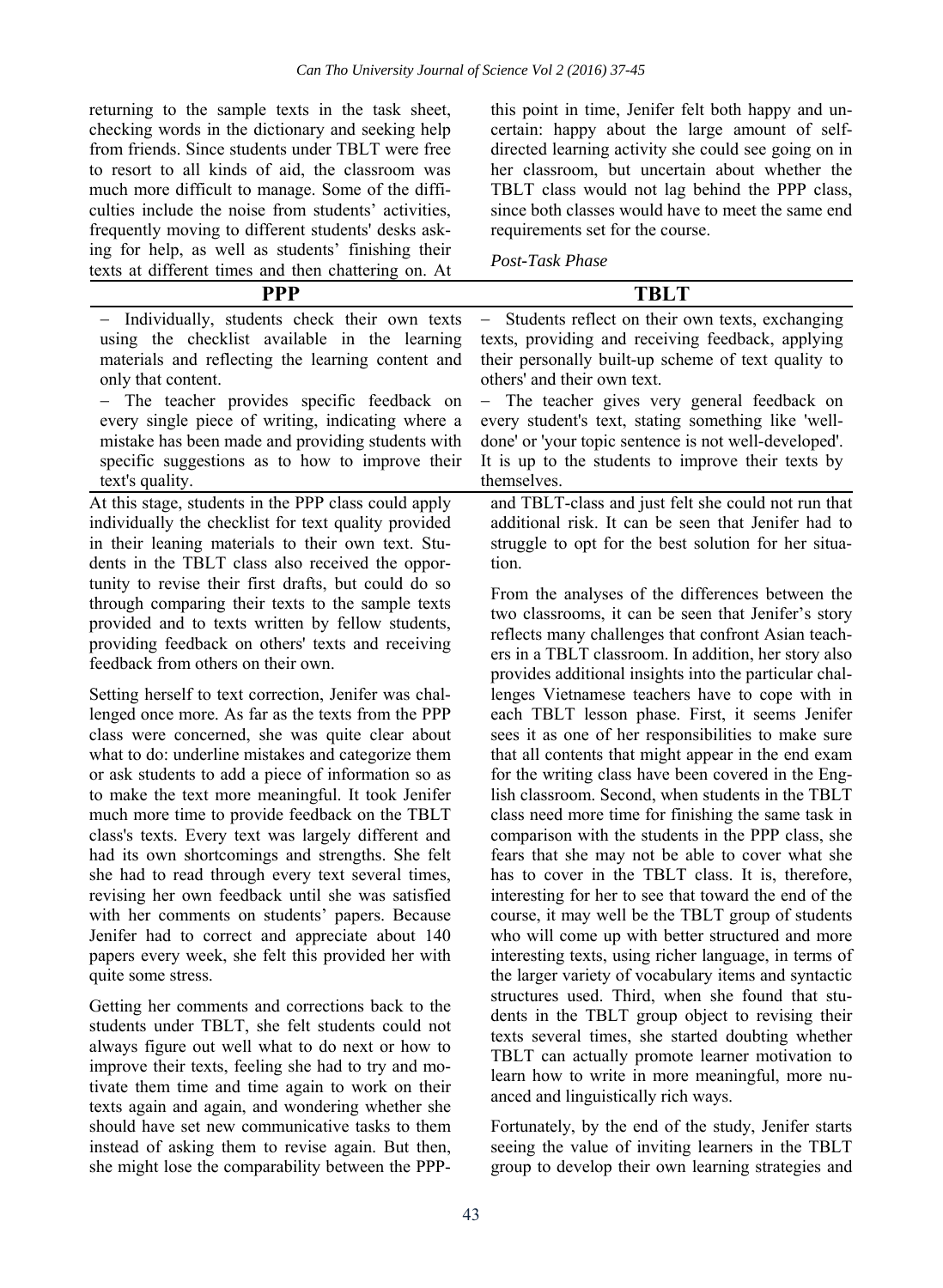evaluation criteria, recognizing that learners who know how to fight their own learning battles and not depend on what the teacher can cover in the classroom will make larger progress than PPPstudents.

#### **4 CONCLUSION**

Jenifer's story concerns her first trials in TBLT. Through participating in this research, she has further developed her understanding of TBLT and is prepared to take it further, being aware now of how her current conception of what constitutes good teaching is affecting her TBLT experiences (Sercu and John, 2007).

From Jenifer's story, it is tempting to believe that TBLT will be introduced smoothly in Vietnam, or indeed in other Asian countries, at university level. Unfortunately, Jenifer cannot be considered an average teacher. It could be the case that other teachers in Vietnam may lack (part of) Jenifer's ability, to envision, plan, enact and assess a truly new approach to her teaching. Indeed, the data gained from our research show that it will by no means be evident to implement TBLT in the way envisioned by Ellis (2006) and others in Asian teaching contexts. In order to implement TBLT efficiently, as curriculum designers and managers in Vietnam, South Korea, Japan or mainland China expect, various stakeholders will have to commit themselves to participating in this promising endeavor. Such stakeholders include national or regional governments, educational institutions and researchers. Particularly, the governments should provide language teachers with training schemes on TBLT while educational institutions should create more favorable conditions for TBLT, and researchers of TBLT should focus more on Asian specific education contexts.

#### **REFERENCES**

- Adams, R., 2009. Recent publications on task‐based language teaching: a review. International Journal of Applied Linguistics, 19(3): 339-355.
- Adams, R., Newton, J., 2009. TBLT in Asia: Constraints and opportunities. Asian Journal of English Language Teaching, 19: 1-17.
- Bock, G., 2000. Difficulties in implementing communicative theory in Vietnam. Teacher's Edition, 2: 24-28.
- Butler, Y.G., 2005. Comparative perspectives towards communicative activities among elementary school teachers in South Korea, Japan and Taiwan. Language Teaching Research, 9(4): 423-446.

Butler, Y.G., 2011. The implementation of communicative and task-based language teaching in the Asia-Pacific Region. Annual Review of Applied Linguistics, 31(1): 36-57.

Byrne, D., 1976. Teaching oral english: Longman London.

- Canh, L., 2008. Teachers' beliefs about curricular innovation in Vietnam: A preliminary study. ELT curriculum innovation and implementation in Asia, 191-216.
- Carless, D., 2003. Factors in the implementation of task-based teaching in primary schools. System, 31(4): 485-500.
- Carless, D., 2004. Issues in teachers' reinterpretation of a task‐based innovation in primary schools. Tesol Quarterly, 38(4): 639-662.
- Carless, D., 2007. The suitability of task-based approaches for secondary schools: Perspectives from Hong Kong. System, 35(4): 595-608.
- Cheng, L., Wang, H., 2004. Understanding professional challenges faced by Chinese teachers of English. TESL-EJ, 7(4): 1-14.
- Chunrao, D., Carless, D., 2009. The communicativeness of activities in a task-based innovation in Guangdong, China. Asian Journal of English Language Teaching, 19: 113-134.
- Creswell, J.W., 2002. Educational research: Planning, conducting, and evaluating quantitative and qualitative research. Upper Saddle River, NJ: Pearson Education.
- Ducker, N., 2012. Enriching the Curriculum with Taskbased Instruction. Polyglossia: the Asia-Pacific's voice in language and language teaching, 22: 3-13.
- Eguchi, M., Eguchi, K., 2006. The limited effect of PBL on EFL learners: A case study of English magazine projects. Asian EFL Journal, 8(3). Retrieved from http://www.asian-efljournal.com/nov\_06\_me&ke.php.
- Ellis, R., 2003. Task-based language learning and teaching: Oxford University Press, USA.
- Ellis, R., 2006. The methodology of task-based teaching. Asian EFL Journal, 8(3): 19-45.
- Gass, S.M., Mackey, A., 2000. Stimulated recall methodology in second language research: Routledge.
- Gorsuch, G.J., 2000. EFL educational policies and educational cultures: Influences on teachers' approval of communicative activities. Tesol Quarterly, 34(4): 675-710.
- Harmer, J., 1991. The practice of English language teaching. London/New York.
- Hofstede, G., 1986. Cultural differences in teaching and learning. International Journal of intercultural relations, 10(3): 301-320.
- Hu, G., 2005. English language education in China: Policies, progress, and problems. Language Policy, 4(1): 5-24.